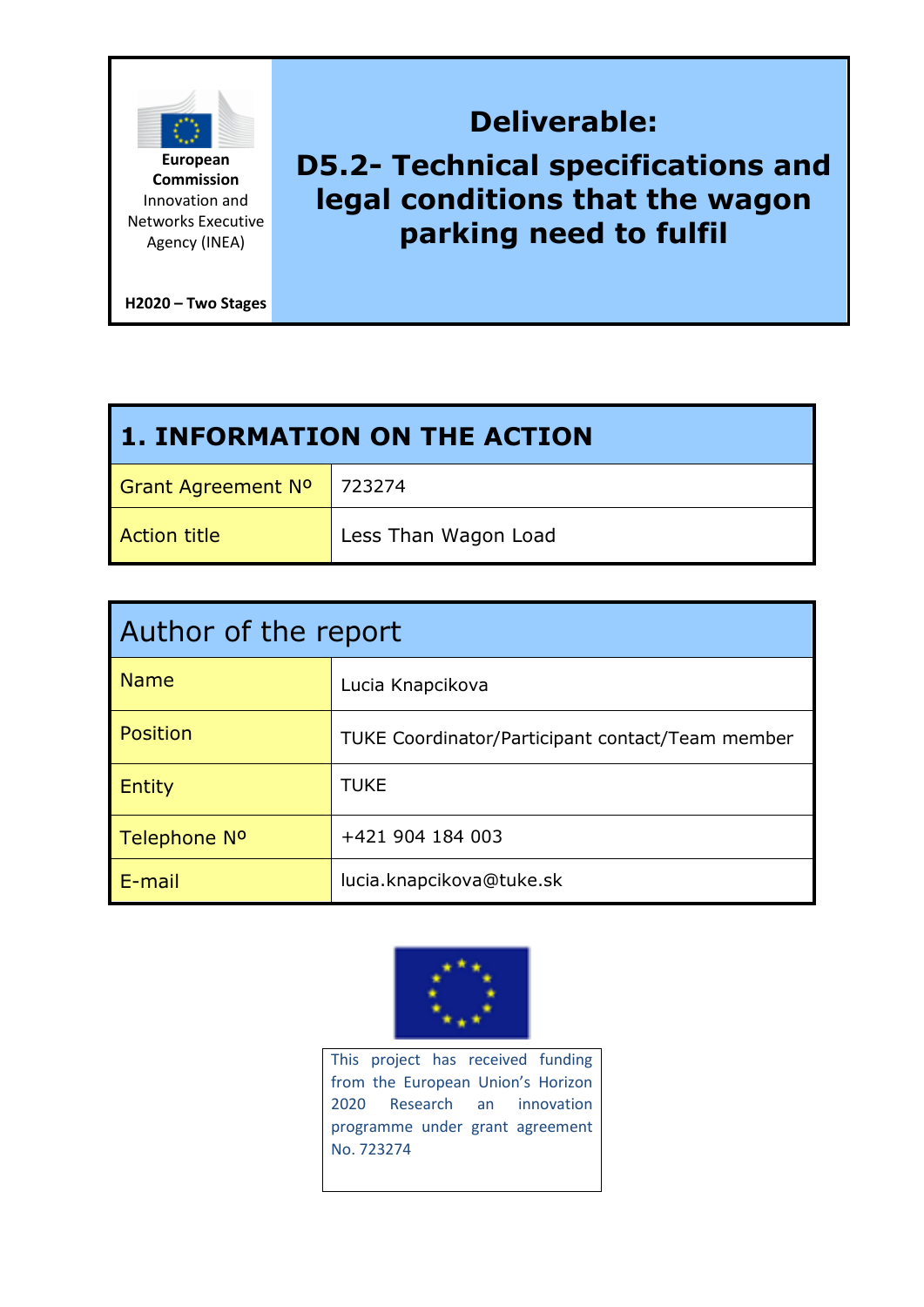## **D5.2 Technical specifications and legal conditions that the wagon parking need to fulfil**

# **Summary Programme** H2020 – MG – 2016-2017 – Two Stages **Project acronym** LWL Grant agreement number **723274 Number of the Deliverable** 5.2 **WP/Task related** WP 5 – No.5.2<br> **Type (distribution level)** Public **Type (distribution level) Number of pages**<br> **Document Responsible**<br> **CALC CONTEXER EXECUTE: Document Responsible** Lucia Knapcide Lucia Knapcide Lucia Knapcide Lucia Knapcide Date of delivery **Date of delivery**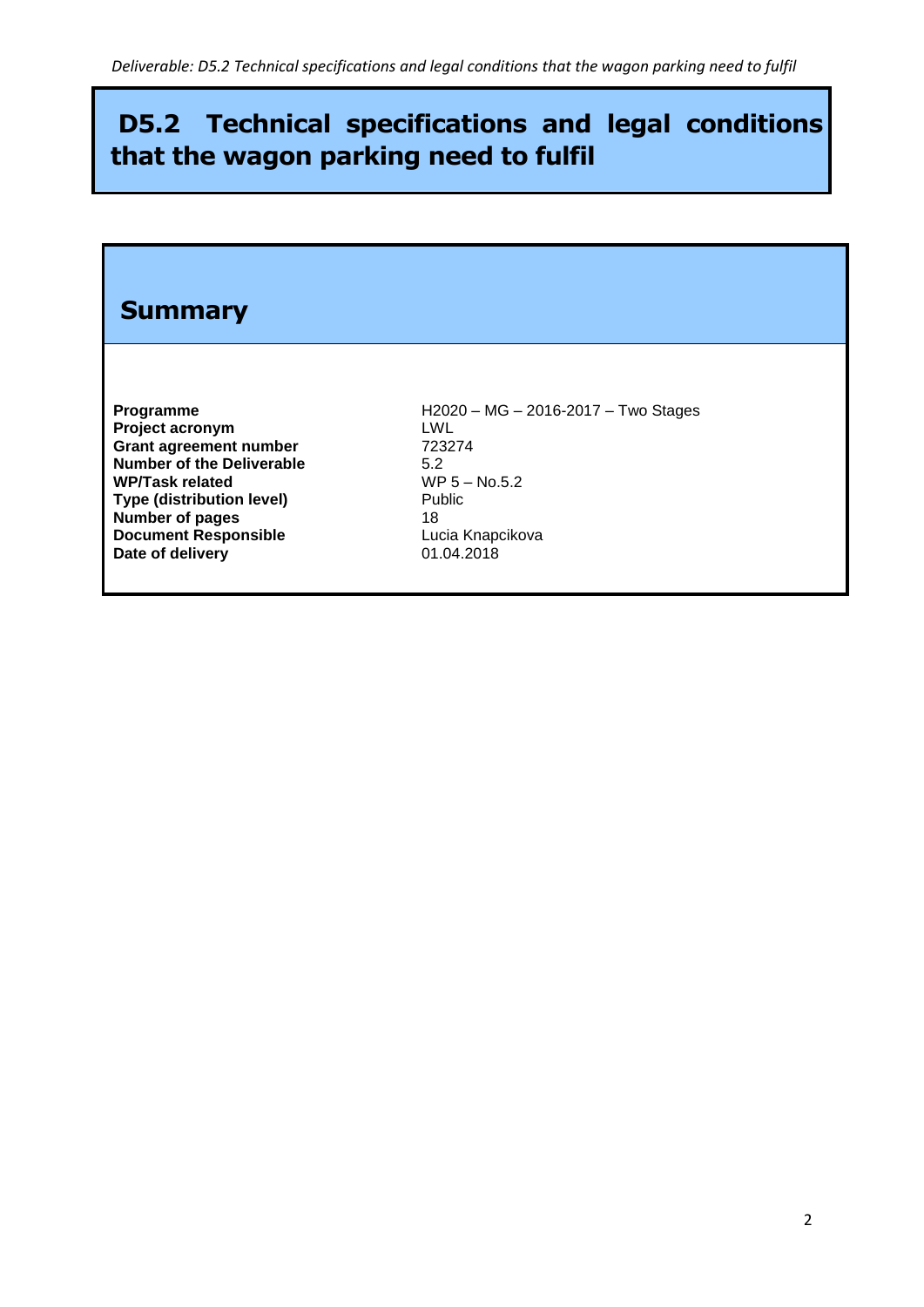## **Table of contents**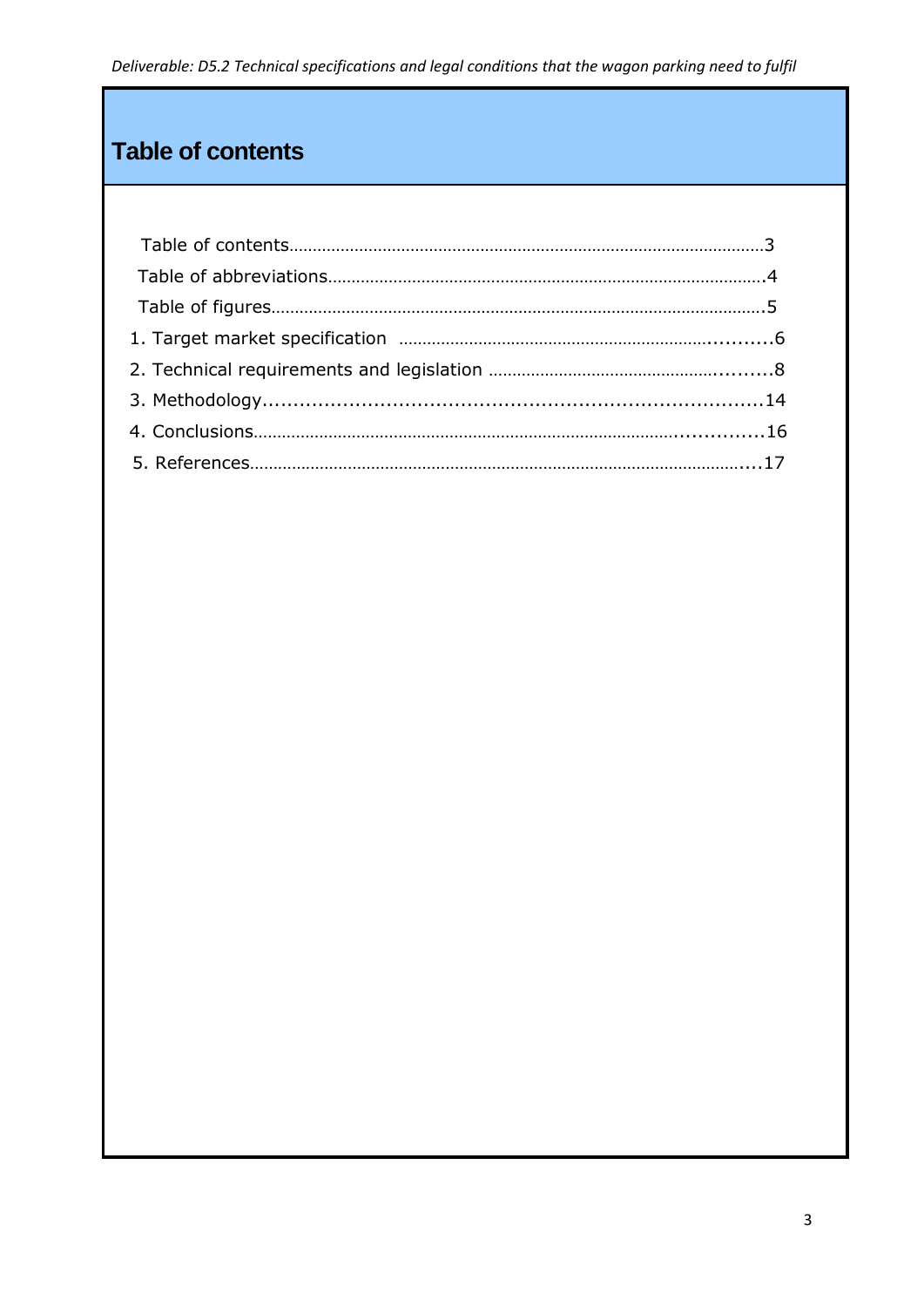## **Table of abbreviations**

| <b>CCTV</b>      | <b>Closed Circuit Television</b>                                                                    |
|------------------|-----------------------------------------------------------------------------------------------------|
| <b>CIM</b>       | The contract for international carriage of goods by rail                                            |
| <b>COTIF</b>     | Convention concerning international carriage by rail                                                |
| <b>CoETDG</b>    | Committee of Experts on the Transport of Dangerous Goods                                            |
| <b>EC</b>        | <b>European Commission</b>                                                                          |
| <b>ECM</b>       | Entities in Charge of Maintenance                                                                   |
| <b>EN</b>        | European Norms (European Standards)                                                                 |
| <b>ERA</b>       | European Railway Agency                                                                             |
| <b>GCU</b>       | <b>General Contract of Use for Wagons</b>                                                           |
| IM               | Infrastructure Manager                                                                              |
| $\overline{ISO}$ | International Organization for Standardization                                                      |
| <b>LTWL</b>      | Less Than Wagon Load                                                                                |
| <b>NSAs</b>      | <b>National Safety Authorities</b>                                                                  |
| <b>OTIF</b>      | Organisation for International Carriage by Rail                                                     |
| <b>RFID</b>      | Radio Frequency Identification technology                                                           |
| <b>RID</b>       | International<br>Convention<br>on the<br>International<br>Carriage<br>οf<br>Dangerous Goods by Rail |
| <b>RTC</b>       | <b>Rail Tank Car</b>                                                                                |
| <b>RUs</b>       | Railway Undertakings                                                                                |
| <b>SMS</b>       | Safety management system                                                                            |
| <b>WP</b>        | Work package                                                                                        |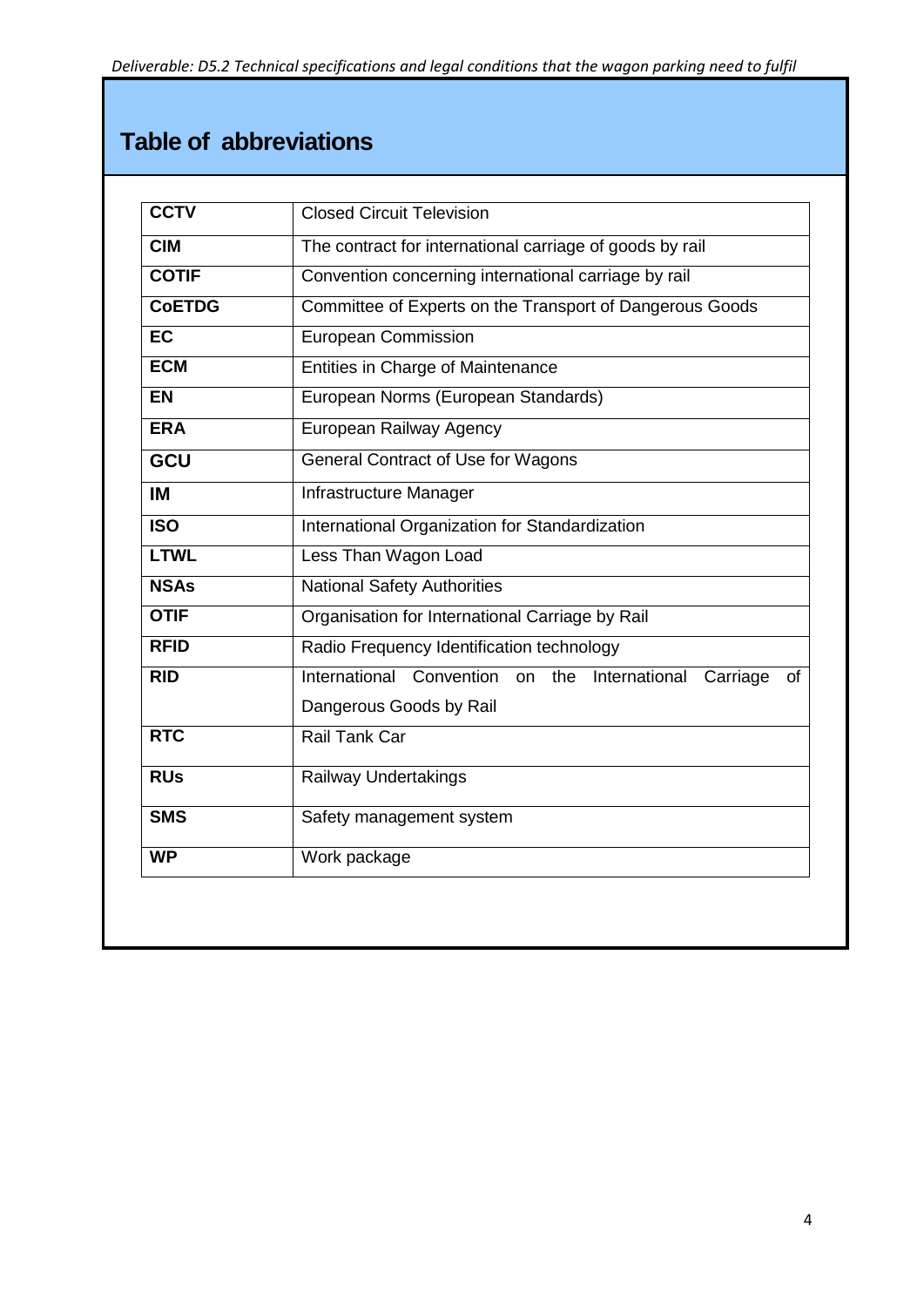# **Table of figures**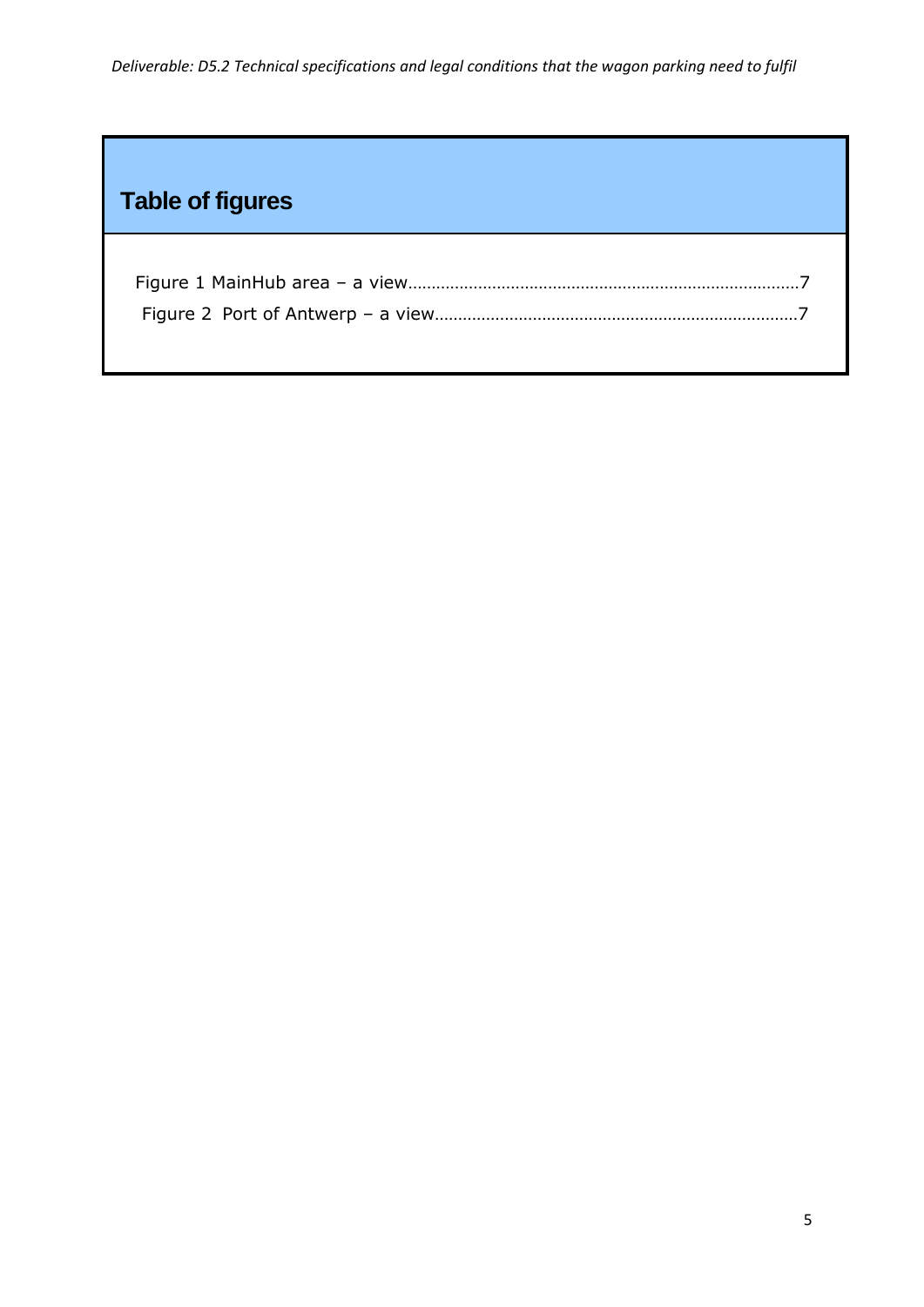## **1. Target market specification**

Market specification of presented study is located in the Antwerp chemical cluster, where every day 250 loaded freight wagons leave the Antwerp port area and route to their next destination. Antwerp [1] is one of the biggest European rail ports. The Port of Antwerp aims to further increase the share of freight transport by rail. This is why different services and initiatives have been developed to guarantee customers are able to transport their goods efficiently and reliably. The issue of safe transport of dangerous goods is still very high.

The aim of this report is to consider:

- Technical specification and
- Legal conditions, that the wagon parking need to fulfil.

Most important is view on the technical requirements that are required (such as in exist legislative frameworks) for wagon parking as a part of transport during the first 30 days and after 30 days. Combine this information with a review of the legal conditions and rules linked to this kind of parking area.

Based on this research it should be possible to match it with some areas in the Main Hub area (Figure 1) that could be appropriate.



*Figure 1 MainHub area –a view[1]*

The wagons and the load should be stored and suitably secured to prevent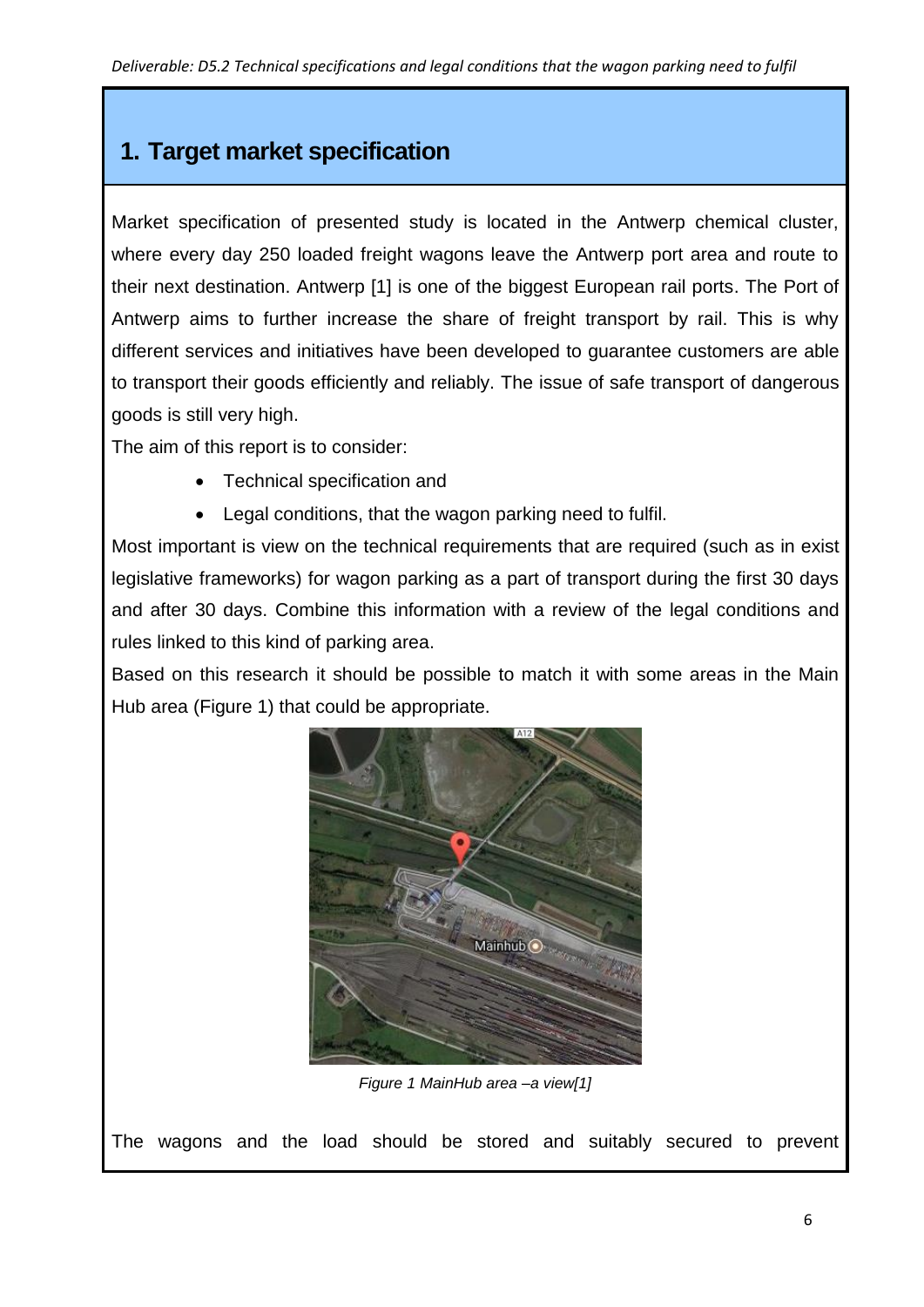displacement. Transportation including the loading, unloading of dangerous goods [3],[4]and wagon parking always bring risk. As it solves technical specifications of wagon parking, it has to solve handling and storage of dangerous goods in the wagon too. Generally, it is forbidden to open and handle the dangerous goods during transportation.

Based on discussions earlier with project lead- Lineas officials, the emphasis of this report has been taken from the review of existing legislation on transportation of dangerous goods and specification of technical requirements.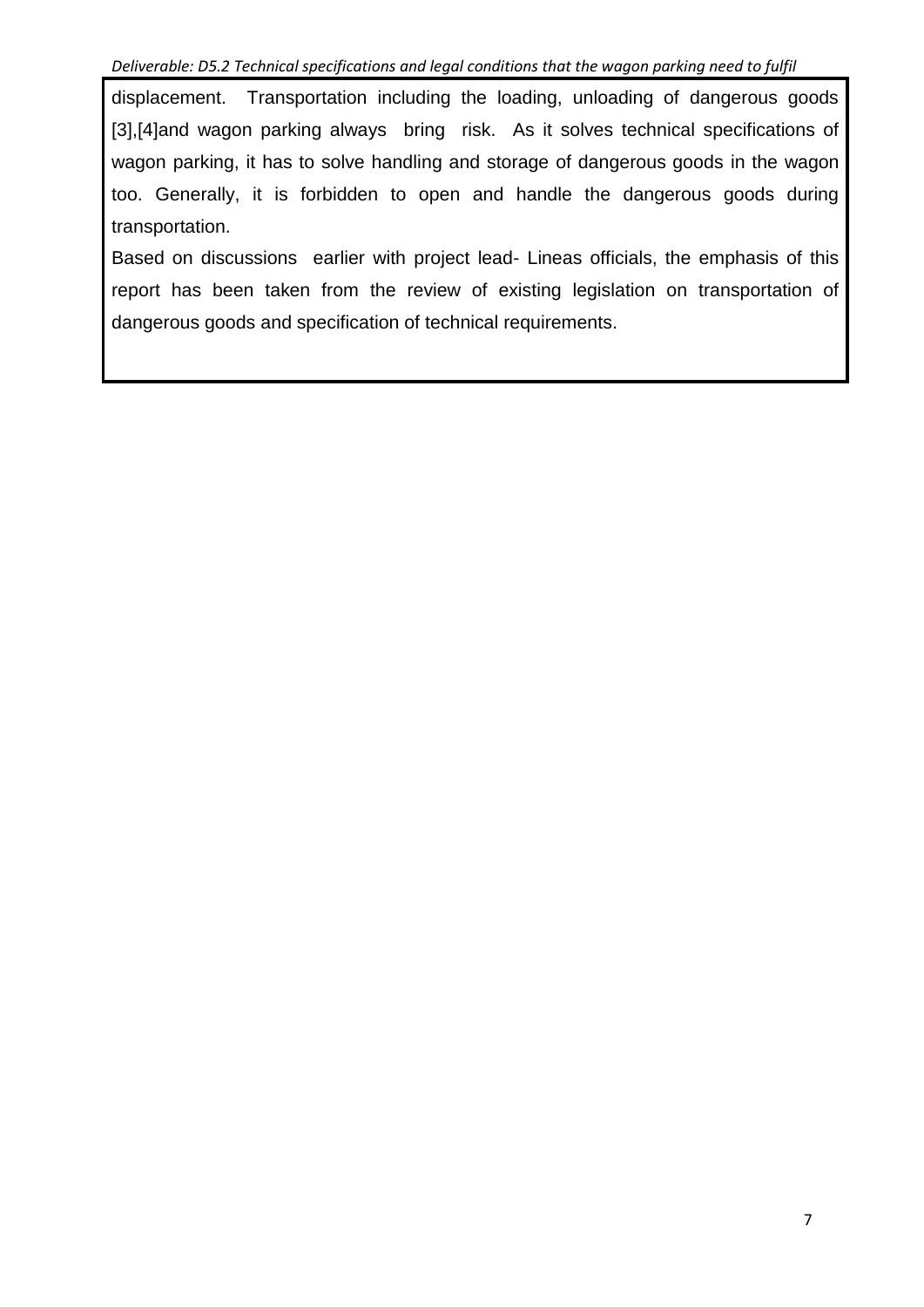### 2. **Technical requirements and legislation framework**

### **2.1 Technical requirements for wagon parking area**

The project partners performed a comparative analysis of the existing technical specifications for the wagon parking. The analysis is focused on technical and operational aspects of the railway system in the Main Hub´s area.



*Figure 2 Port of Antwerp – a view [2]*

*Main Hub and Antwerp North shunting yard in a nutshell:*

- More than 100 km of internal rail tracks,
- More than 250 goods train per day,
- Prefer a JIT (Just in Time- logistics method),
- Transport and storage of chemical products are governed by strict regulations.

The above mentioned area should be able to advice on securing premises. It is necessary to prepare security plans for wagon parking area. The following areas should be considered:

- On-Site access and control-barriers,
- Closed Circuit Television (CCTV),
- Automatic systems identifications,
- Physical control of wagon parking area,
- Visitor control of wagons,
- Staff parking away from the main site,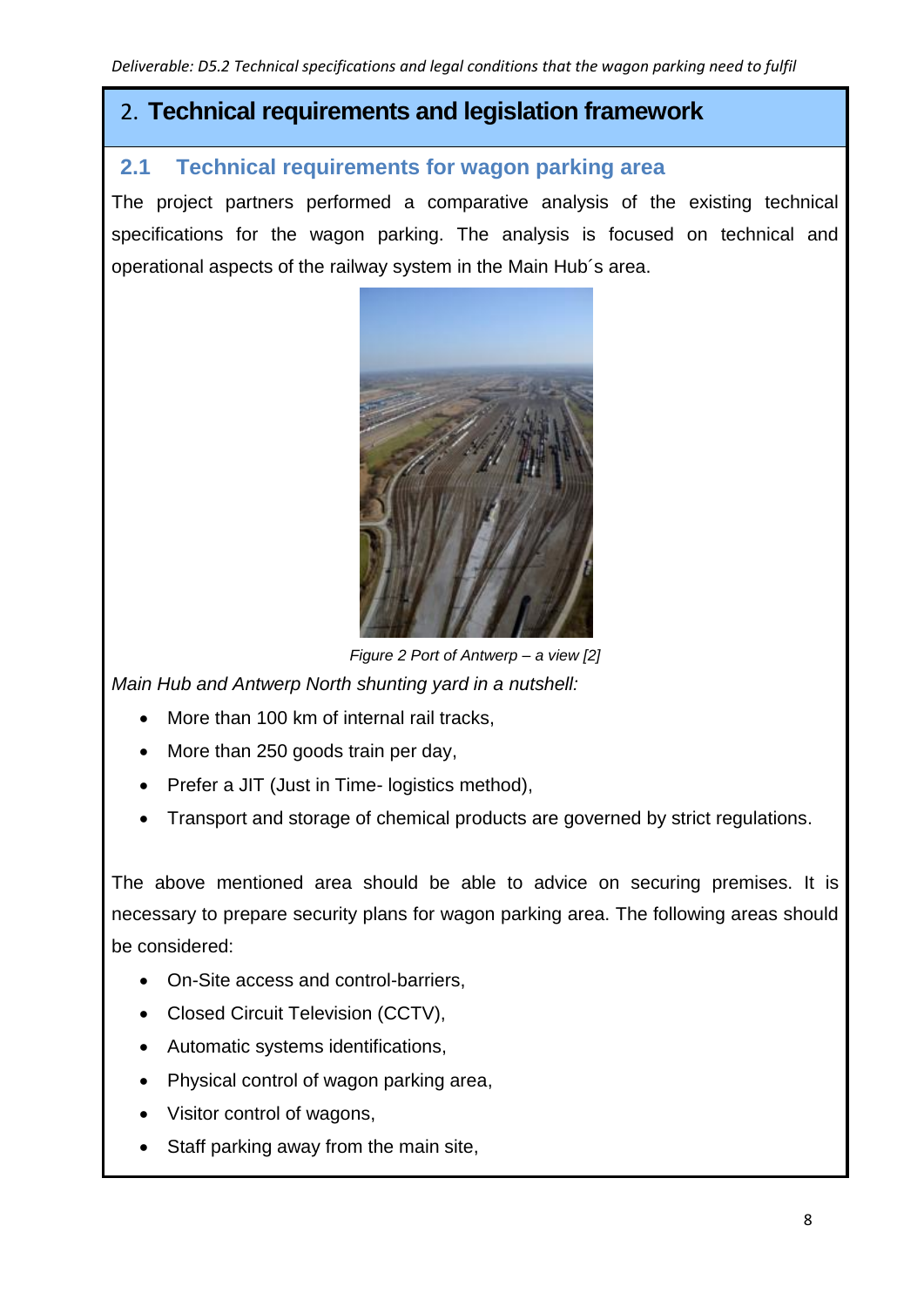Security of any tools or equipments.

Obligations for transportation of dangerous goods are defined in the RID (paragraph 1.4.2.2.1.). In order to organize wagon parking, first an effective security plan is needed. The prevent activities of wagon parking is to work on security plan. The security plan has to clearly identify those involved in the dangerous goods transport chain and what their security roles and responsibilities are, including dealing with wagon parking area. The security plan contains of following elements:

- Specific allocation of responsibilities for security to competent and qualified persons,
- A summary list of the types of dangerous goods (According to RID, VLAREM)
- Review of current operations and assessment of security risks (including any stops necessary to the transport operation- loading, unloading),
- Responsibilities and duties of the employees (who can be involved with the wagon parking of high consequence dangerous goods)

 The verification of documents, licenses or qualifications and permission to work When accepting dangerous goods, following information must be obtained:

- Dangerous goods class,
- Proper shipping name (trade names alone are not acceptable),
- Details of the load (number and description of packages (for packages), net weight or volume of the load, whether loaded or discharged (for tanks)).
- Emergency Action Code for domestic traffic/Hazard Identification Number for export traffic, for consignments in bulk and in tanks.
- Specialist advice contact number/Alpha code contact (must be 24-hour cover)

If we speak about security, it is necessary to solve also the lighting of the wagon parking area. It is an essential security measure for our project task as well as having health and safety benefits. Using a lighted area entry into the area can deterred, conceals security staff and their preferred activities with supports of CCTV.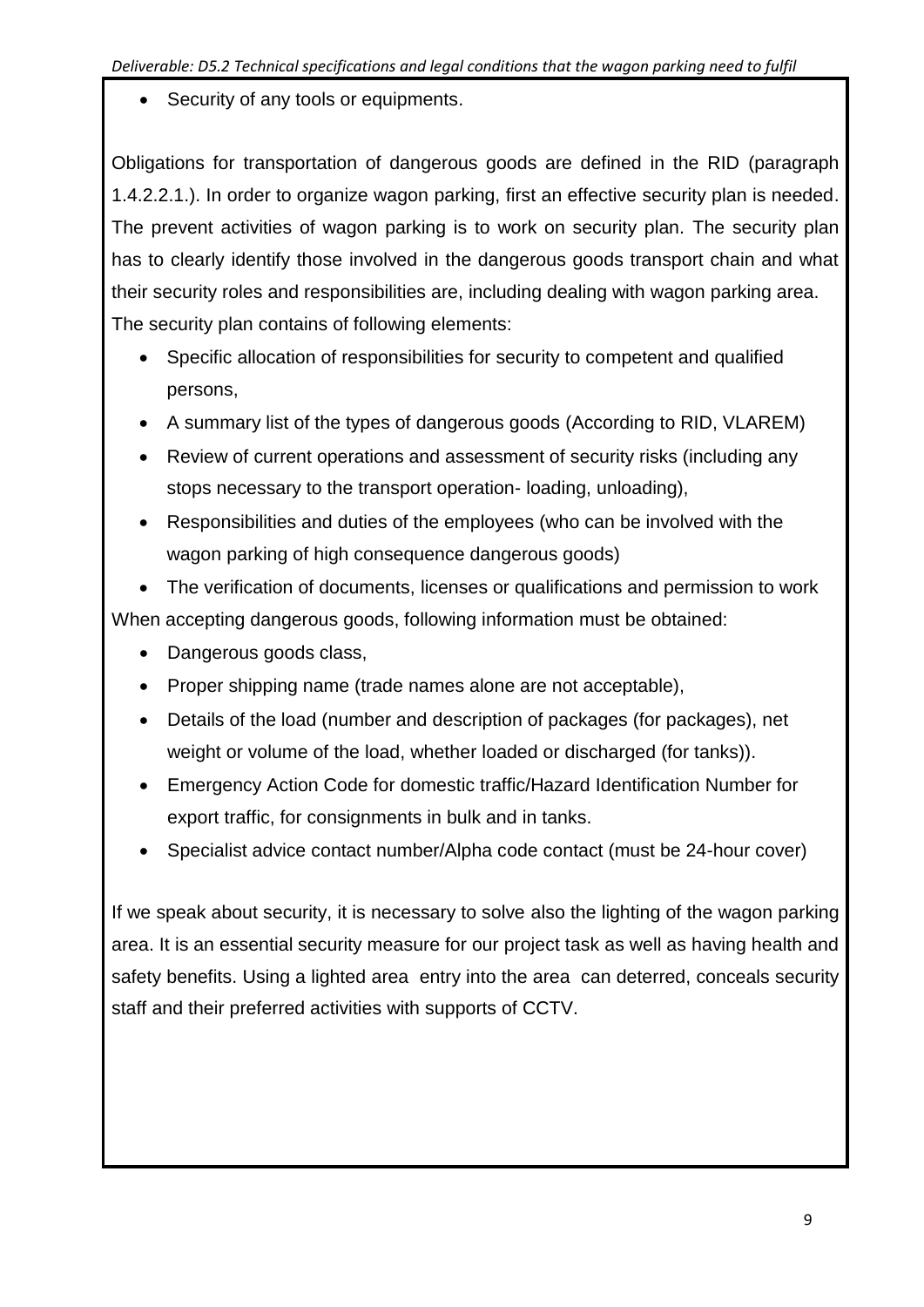#### *2.1.1 Loading and unloading of chemical wagons*

Loading or the unloading of dangerous goods is one of the most hazardous operations likely to be undertaken at any manufacturing or storage facility.

#### *2.1.2 Wagon markings*

Article 4, para. 4 of the Safety Directive (2004/49/EG amended by 2008/110/EC) stipulates the "responsibility of each manufacturer, maintenance supplier, wagon keeper, service provider and procurement entity to ensure that rolling stock, installations, accessories and equipment and services supplied by them comply with the requirements and the conditions for use specified, so that they can be safely put into operation by the railway undertaking and/or infrastructure manager". "Real life wagon markings" often do not correspond with the relevant provisions in place and wagons are subsequently marked incorrectly [10].

#### *2.1.3 Wagons shunting problem*

For each wagon unit, it is given a service tasks together with their respective durations. The service task requires some resource for its entire duration and the availability of resources is usually limited. A shunted wagon that moves to a track will be added in front of one of the two sides of the sequence of wagons already parked on the track.

The main objective in the parking problem is to place all shunt wagons on the tracks such that at any moment in time the combined wagon length does not exceed the length of the track. The shunt plans describe, for a 24 hour planning horizon, the assignment of incoming wagons to departures the next morning, the tracks on which the wagons will be parked.

### **2.2 Legislative frameworks review**

### *2.2.1 Agreement of Regulations Concerning the International Carriage of Dangerous Goods by Rail*

Safety regulations which serve to protect persons, the environment and goods should, however, be applicable irrespective of such formal restrictions. Now, on the basis of the Directive 96/49/EC of 23 July 1996 (RID Framework Directive), the Member States of the European Community (EC) must also apply RID to the carriage of dangerous goods by rail in national traffic and to carriage between the Member States, this being irrespective of a CIM contract of carriage and the transport document used.[9]

Agreement of Regulations Concerning the International Carriage of Dangerous Goods by Rail is an international agreement for the transport of dangerous substances by rail.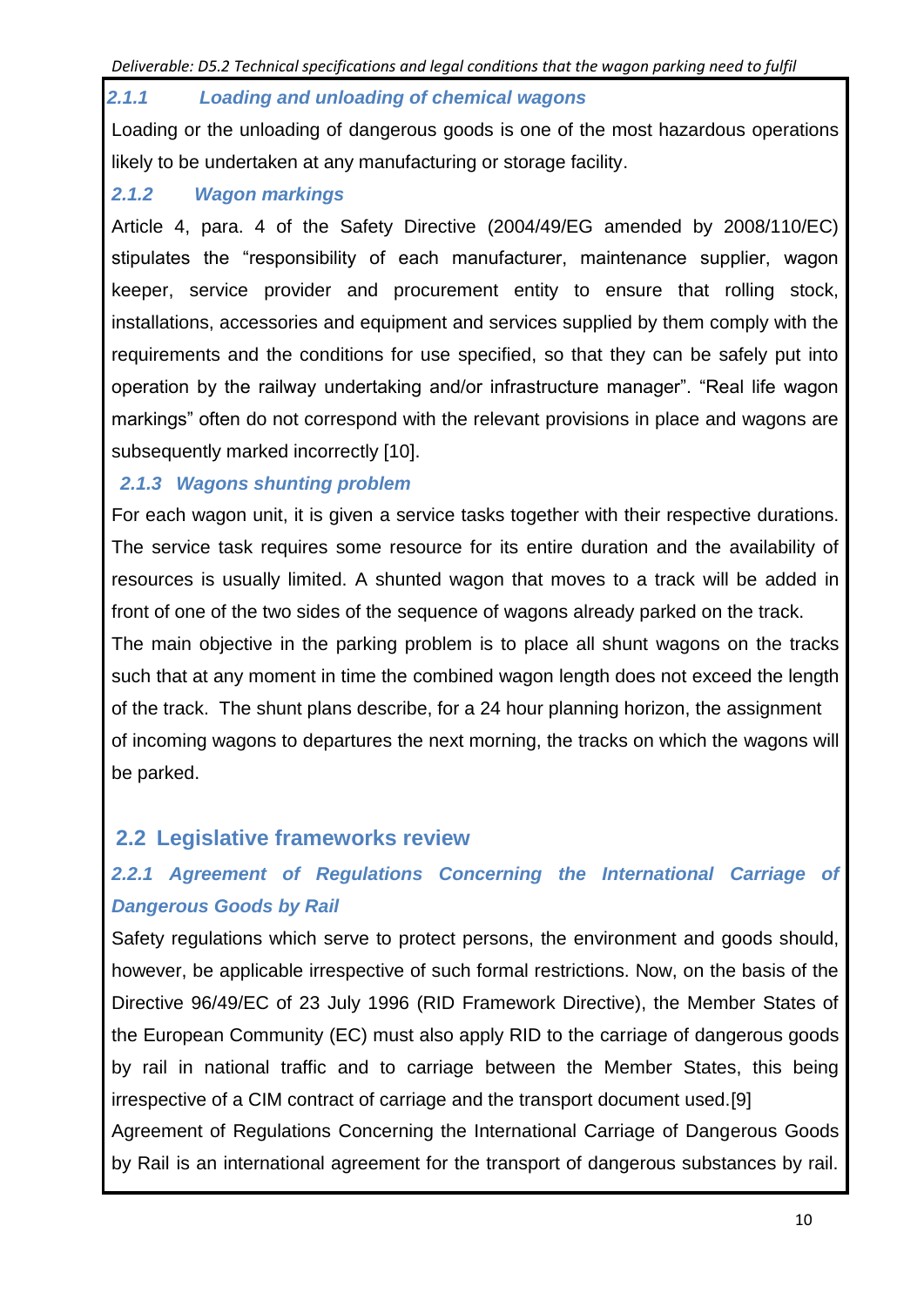Agreement [3], [4] describes the classification of dangerous goods, including classification criteria and appropriate test methods, driver training requirements, requirements for the use of packaging, tanks and means of transport. Agreement contains the technical requirements for chemical wagons and the construction of tanks for each class and sets, the method of immobilisation, long term parking, parking at night, etc..The aim of establishing regulations for the international carriage of dangerous goods is to increase the safety and prevent accidents and damage to persons, property and the environment.

The basic concept provides for the creation of a separate Appendix C to COTIF (= RID), this Appendix C to be composed of both a "legal" section and a "technical" section.

### *2.2.2 The Seveso directive*

From an environmental safety standpoint, LTWL project with the buffering/storage of chemical wagons with dangerous goods could fall under the Seveso directives [7]. Market analysis in the Antwerp chemical cluster is dedicated as hazardous material zones and is licensed under EU Seveso. In Europe, the catastrophic accident in the Italian town *Seveso in1976* prompted the adoption of legislation on the prevention and control of such accidents.

Major accidents involving dangerous chemicals pose a significant threat to humans and the environment. Furthermore such accidents cause huge economic losses and disrupt sustainable growth. However, the use of large amounts of dangerous chemicals is unavoidable in some industry sectors which are vital for a modern industrialized society. To minimize the associated risks, measures are necessary to prevent major accidents and to ensure appropriate preparedness and response should such accidents nevertheless happen.

*The Seveso Directive requires* [7] a.o. the identification of industrial establishments with major risks such as handling, manufacturing, using or storing dangerous substances. Safety rules on transport and wagon parking of dangerous goods are adapted to the level of hazards represented by the dangerous substances to be carried and combine two development principles, as follows:

- Rules related to "substance safety" are defined to ensure that no immediate hazards from the substances can harm the workers and the public, before, during or after normal transport operations,
- Rules related to "transport safety" are defined to ensure that residual risks during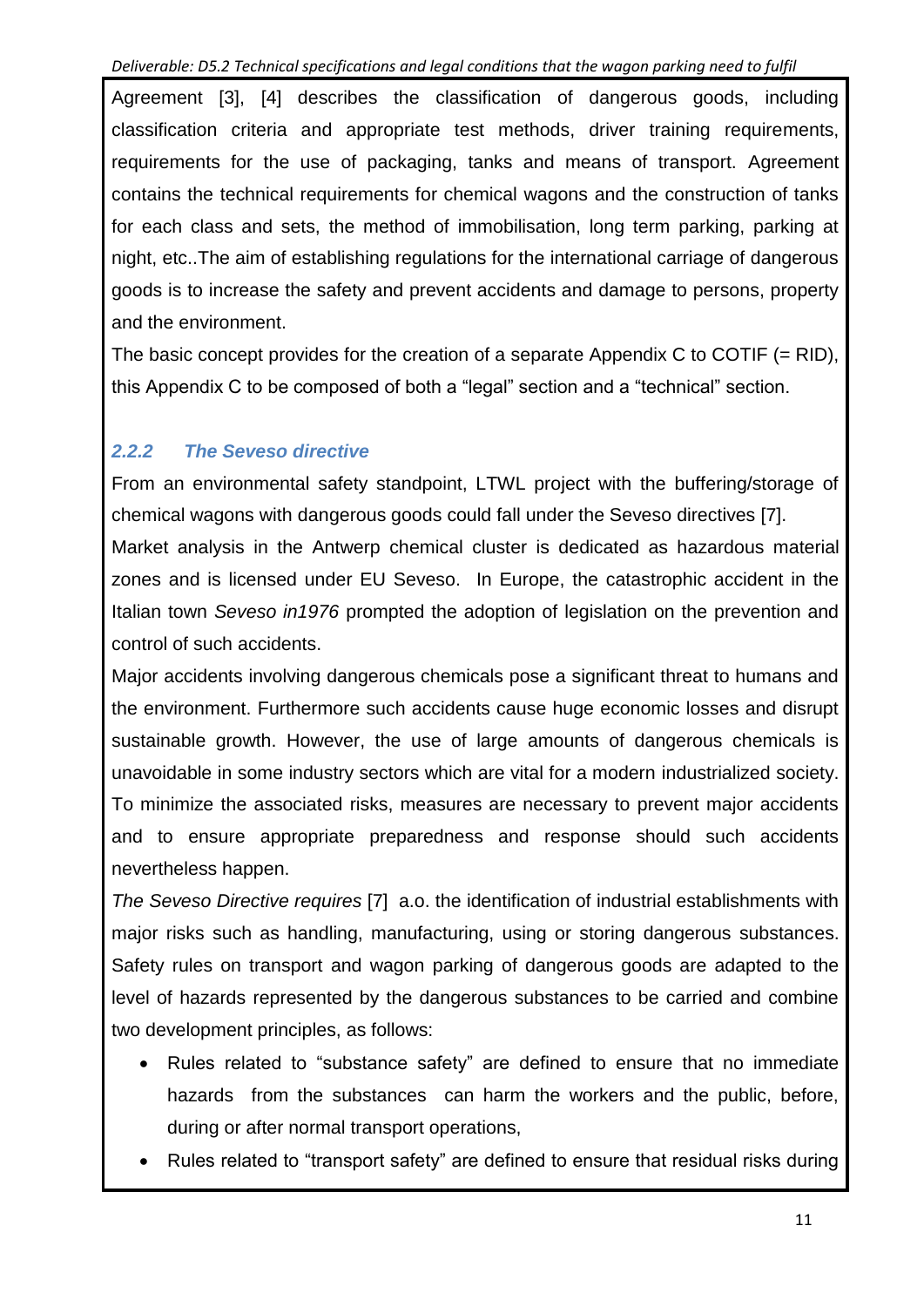transport operations are kept as low as possible and allow integration of dangerous goods in an efficient and competitive transport system.

These general principles are used and applied for rail transportation.

#### *2.2.3 Flemish minister of Environment, Nature, Culture*

The department of Environmental inspection and the department Environment, Nature and Energy policy of the department Environment, Nature and Energy [6] have examined the mentioned problem about legal conditions of buffer zone in the port area in Antwerp.

If following risk management measures are foreseen for the establishment and exploitation of such a buffer zone:

- Edit an emergency plan,
- Control of incoming wagons,
- Suitable area security,
- Periodically check the RTCs of certain types of dangerous goods,
- Physical separation of the RTC of certain types of dangerous goods,

Concluding, we can state that the *buffer zone* will not be considered as a Seveso facility if the following conditions are met (cumulative):

- The buffer zone is only used for temporary buffering of full and empty RTCs,
- The buffer zone is located outside the area where the goods are produced or used,
- Within the buffer zone no other activities are preformed besides activities related to the transport and storage of the goods,
- The operator can prove with the correct documents that the buffer zone is part of the global transport chain of the goods and state the origin and destination,

If nevertheless the buffer zone also provides other activities (f.e. transhipment of goods to and from RTCs) the zone must be considered as a facility, and is the cited exception not applicable and the buffer zone becomes a Seveso-facility if the threshold values is surpassed. If the buffer zone must be considered as a Seveso-facility, it has immediate consequences that the facility is considered as troublesome\*.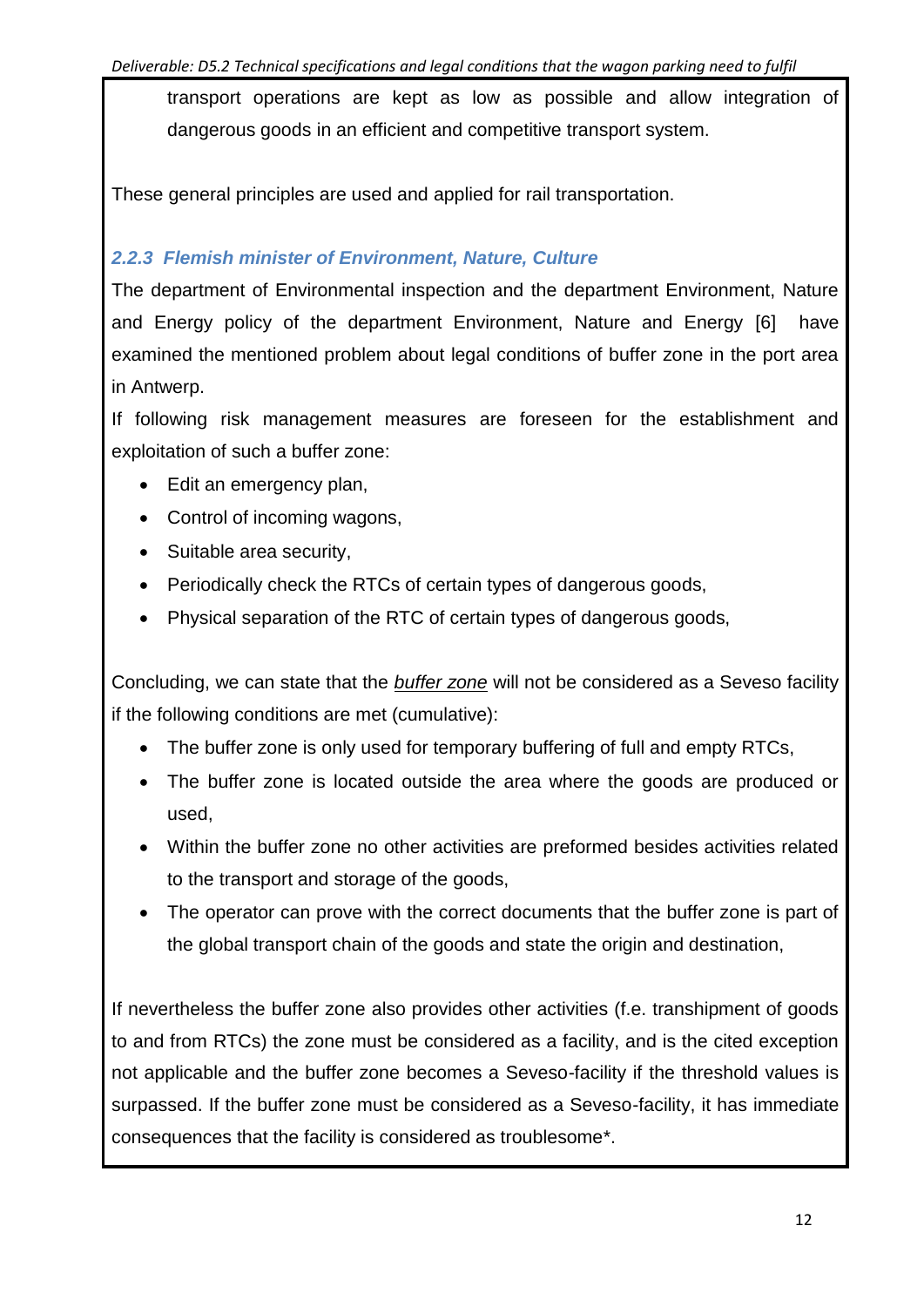*Seveso regulation* [7] is applicable if the activity on *the buffer zone* is limited to solely '*buffering* of empty or full rail wagons before resuming their travel towards their end destination', provided that the transport chain is provable, and so the destination of every loading unit is known at all times.

In the other case the buffer zone will be considered as Seveso regulation if the threshold value is surpassed.

The Committee of competent authorities (CCA) from the Department of Environmental inspection and the Department Environment, Nature and Energy policy of the department Environment, Nature and Energy [5] has answered the question concerning the exception that in first instance a ruling has to take place if we can speak of an facility (as stated in the Seveso guideline : *"the whole area operated by the operator where dangerous goods are present in one or more installations, including the shared infrastructure or activities"*), because only the temporary storage during transport outside facilities is excluded.

\* also needs to answer towards the paragraph 17.2 of annex 1 with title I of the Flemish Environmental Permitting Regulations (VLAREM)[8]

--------------------------------------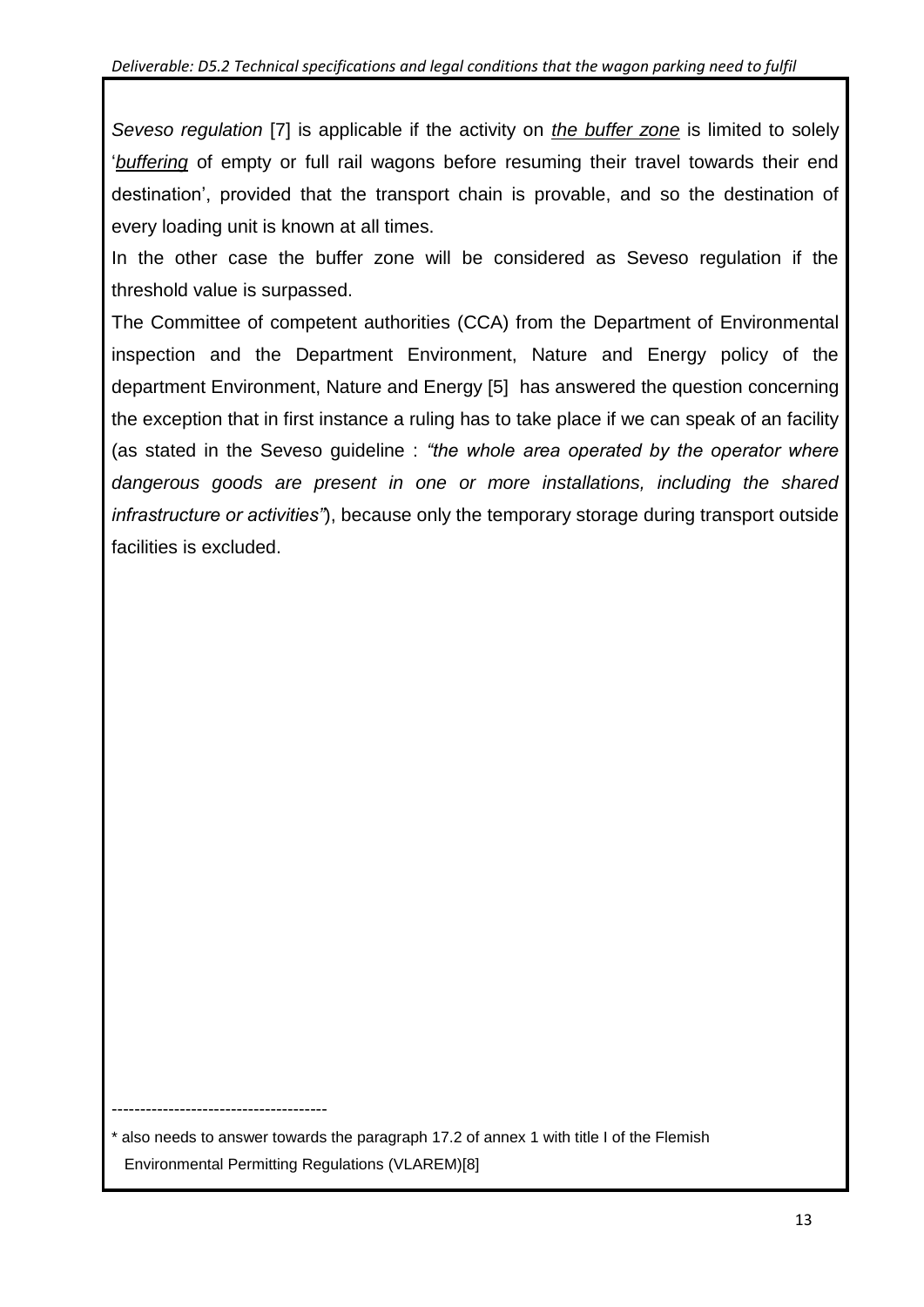## **3. Methodology**

### **3.1 Market specification**

Project team believe that there is a potential to support the chemical industry in Antwerp chemical cluster. The goal of the task described a potential wagon parking area, where wagons are parked with all necessary regulations.

We analysed a potential wagon parking market, described legislation conditions and technical requirements, such a safety and security of wagon parking. Questionnaire research is concerned scope of:

- Legislative conditions (interviewed companies legislative frameworks)
- Wagon parking duration (up to 30 days, more than 30 days of parking)
- Technical specification (technical requirements, safety and security regulations, inspections/controls)

### **3.2 Market responses**

After some market consultation with companies located in the Antwerp chemical cluster it has been decided to present the following information. Questionnaire research related to technical requirements and legislation restrictions of wagon parking.

Our results show, that:

- Only wagons of class 2, 3, 6.1, 8 and 9 (according to RID) would be accepted by parking,
- Maximum duration of storage should be 30 days consecutive,
- Maximum length of wagon set is limited up to 350m,
- Area for chemical wagons parking have to comply with all safety and security regulation,
- Rail tank cars (RTC's) must leave terminal again within 24hrs after delivery (companies guarantee emptying/loading service),
- Legislation about wagon parking (buffering) is either VLAREM or RID, as amended,
- RID for wagon parking as a part of transportation-first 30 days. The process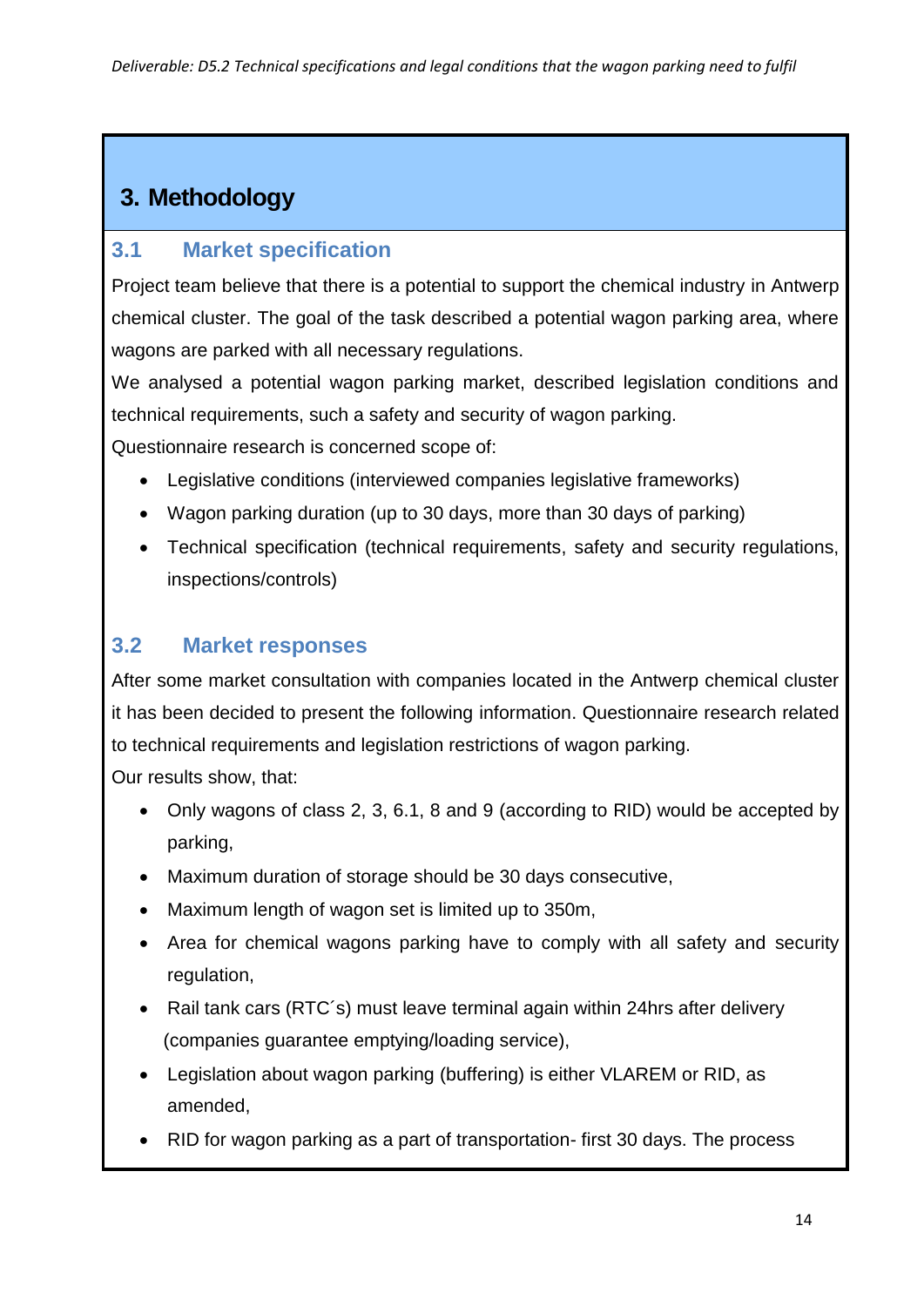goes as followed:

- Wagons get a bill of lading with destination 'Antwerp Main Hub RID Parking' (Wagons need to have a bill of lading E2E according RID)
- Wagons will be shunted out using the hill to a dedicated rail track and awaits transport there.
- On an agreed moment during the day, an order is done by Antwerp Main Hub RID Parking.
- Antwerp North will shunt these wagons and prepare transportation
- Seveso directive is in the force for more than 30 days of wagon parking,
- Considers RID regulations applicable when railcars are loaded as a part of a transport chain,
- VLAREM regulations are applicable when the loading is done without a link to a transport chain,
- Companies have to provide actually risk assessment analysis for the wagon parking,
- Companies have to provide a risk analysis systems for the transport of dangerous goods,
- Companies being able to assess the acceptability of the external risks of transport ways,
- Problem is the availability and reliability of transport data of dangerous goods (is quite poor),
- Monitoring of dangerous goods should to be understandable for both professionals as well as political decision makers.

The companies in the Antwerp chemical cluster are responsible for dangerous goods transport strategy and also responsible for preparing the necessary legal framework. It focuses on improving and developing supervision and management, education and services.

### **3.3 Interaction of European bodies and railway sector**

By the interaction of the European bodies and the railway sector on safety management are necessary the responsibilities on:

Commission level (harmonised EU rules, agreements)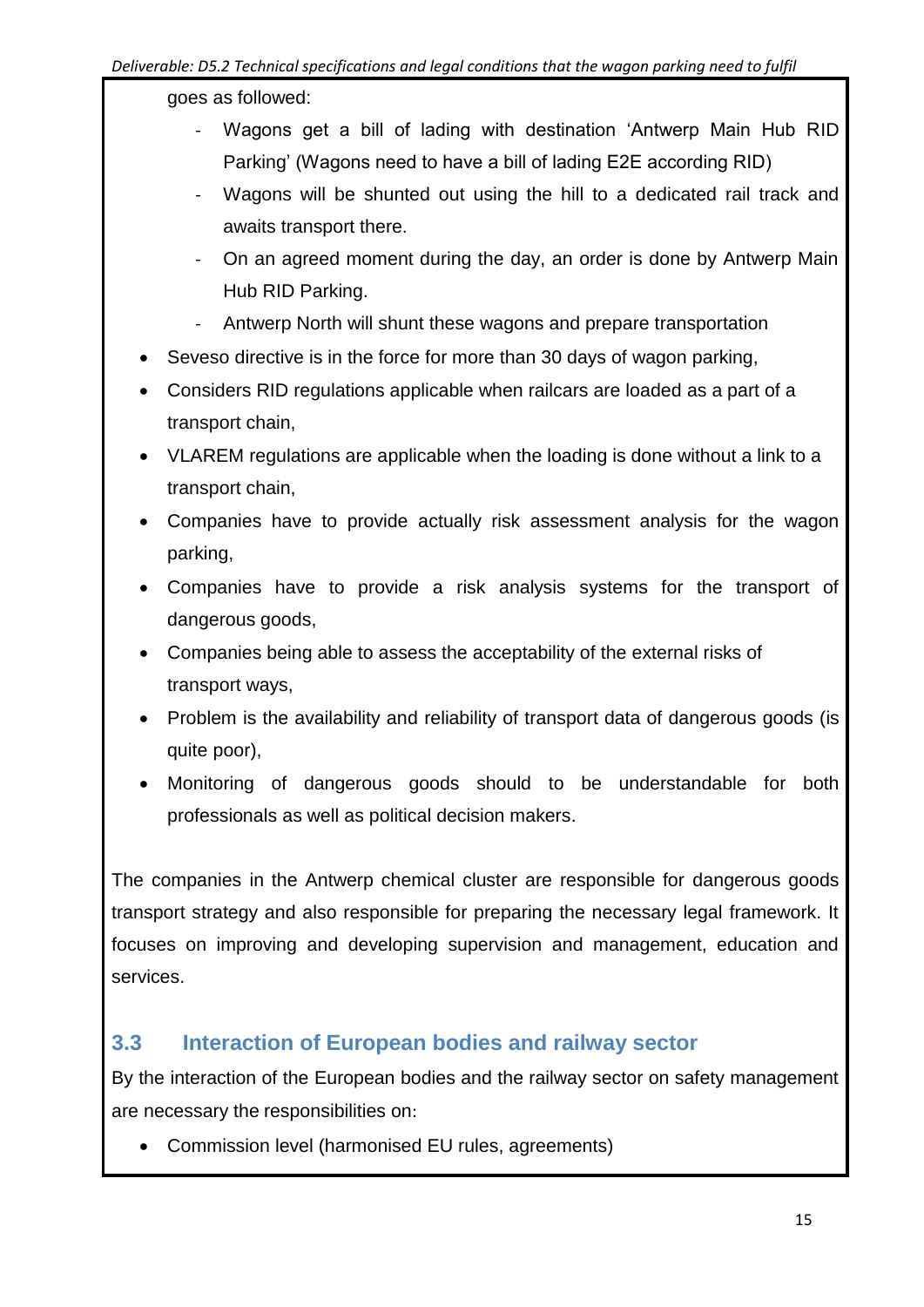- Agency level (impact assessment, examination, recommendation of safety change, create an accidents database, public documents, reports)
- National safety authority level (grant certificate and authorization to infrastructure managers and railway undertaking, monitoring of changes, reporting, examining of new safety recommendations)
- Infrastructure managers, railway undertakings and entities in charge of maintenance ECM (risk control and internal measures)

### **3.4 Supervision and investigation**

The Rail Safety Directive sets out requirements for the establishment of independent National Safety Authorities (NSAs). Their role includes awarding safety certificates to RUs and safety authorizations to IMs and taking forward the supervision of RUs/IMs safety management systems.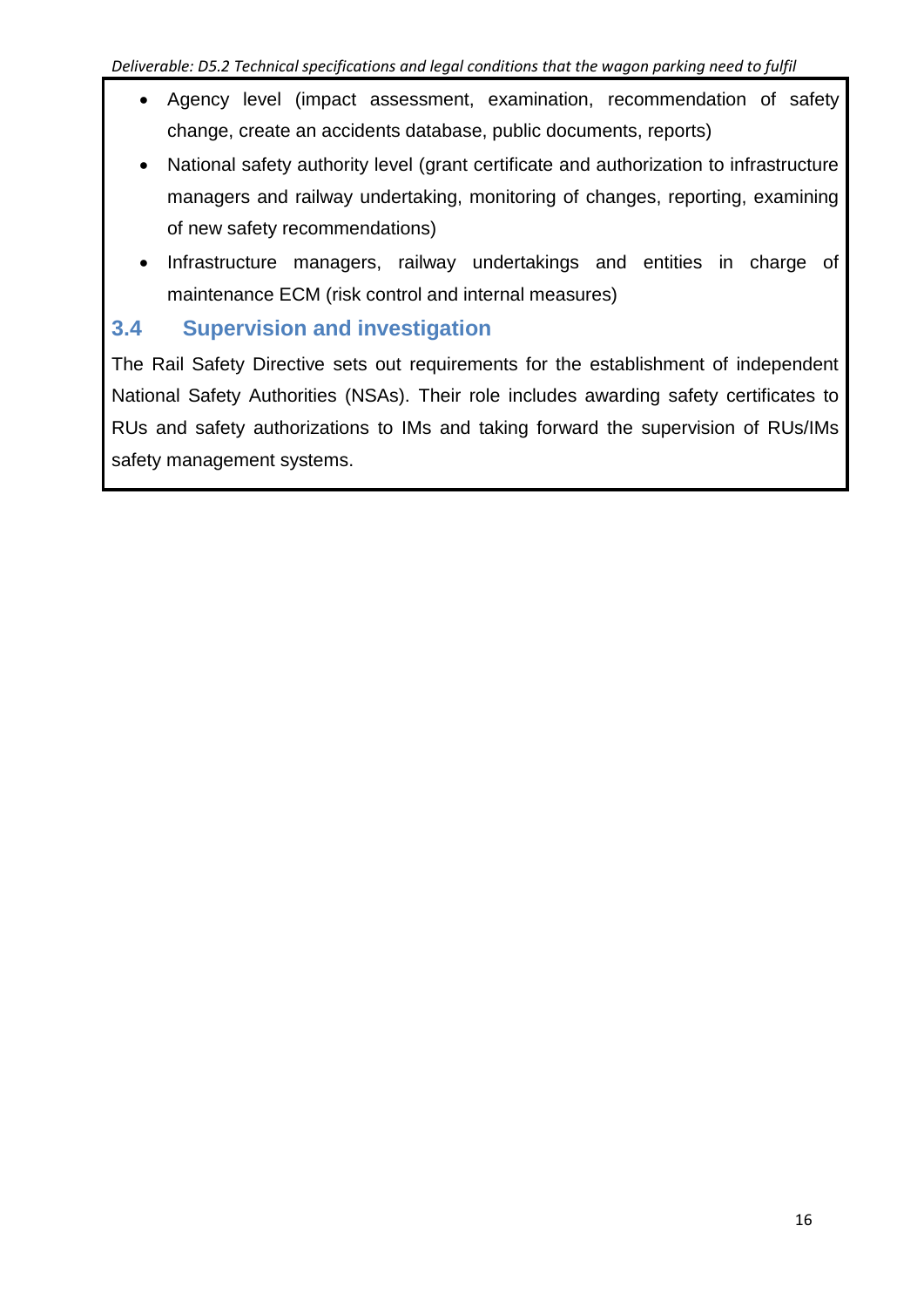## **4. Conclusions**

Presented task "D5.2 Technical specifications and legal conditions that the wagon parking need to fulfil" contains results of:

- Existing legislative framework,
- Technical requirements and
- Many discussions between project partners.

According to legislative framework research we can constant:

- RID directive is for parking as a part of transportation- first 30 days
- Seveso directive for more than 30 days of wagon parking
- VLAREM regulations are applicable when the loading is done without a link to a transport chain.

According to technical requirements we can constant:

- Limited wagon's sets, up to 350 m
- RID class  $(2, 3, 6.1, 8, 9)$  for wagon would be accepted by parking
- Security plan (including inspections, controls)
- Visibility of dangerous goods transportations is poor
- Specifications by storage (loading/unloading) of dangerous goods
- Risk assessment is needed

The risks of dangerous substances by wagon parking, loading/unloading must be in time:

- Foresee,
- Identify and
- Prevent their possible negative effects thereby ensuring a greater degree of environmental protection.

Environmental safety is a basic condition for a healthy environment that is closely linked to the rail transport of dangerous goods.